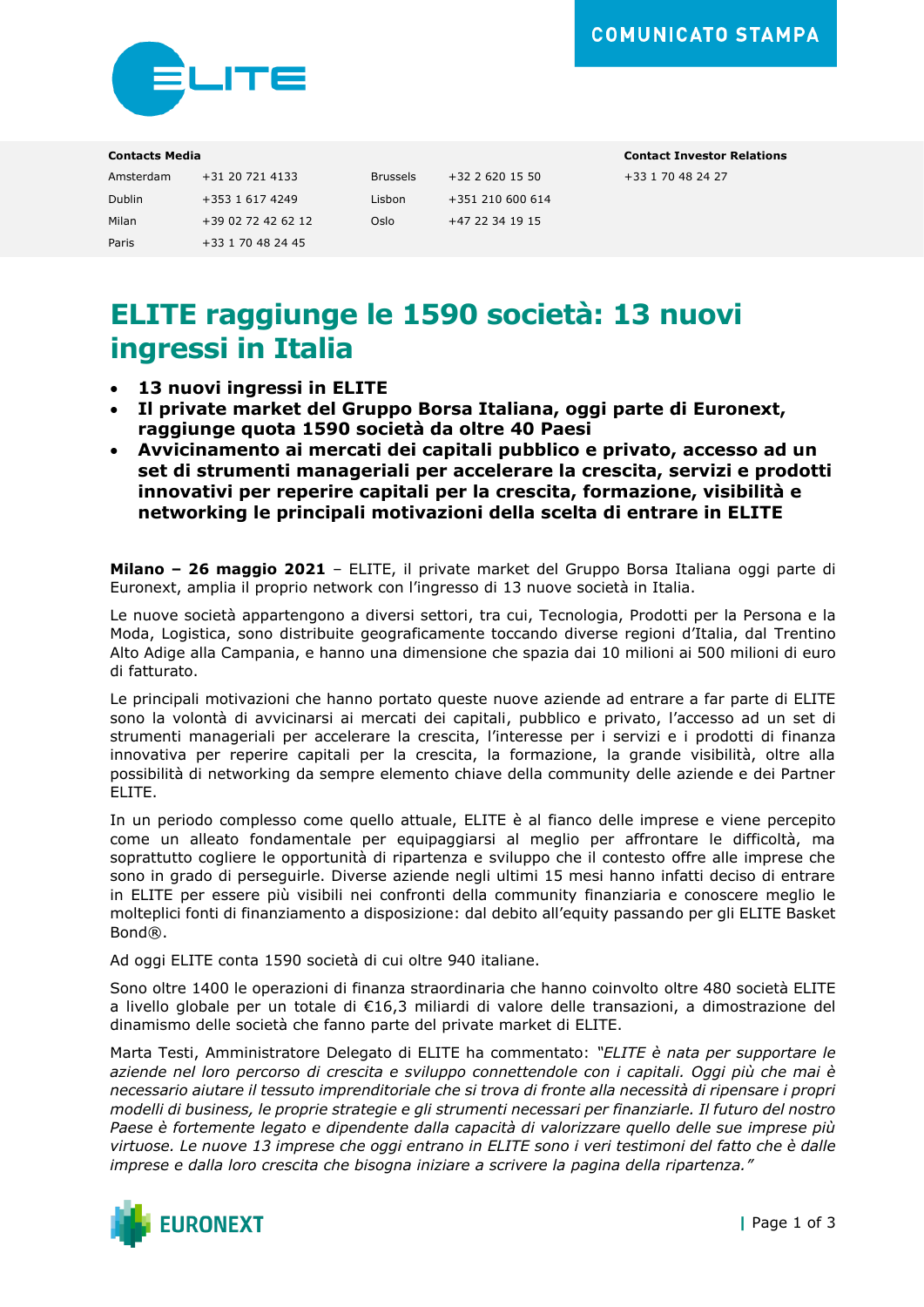Le nuove società sono:

| Acquazzurra              | Lombardia                  | Media                           |
|--------------------------|----------------------------|---------------------------------|
| Cieffe                   | Lombardia                  | Prodotti per la persona e moda  |
| Cotril                   | Lombardia                  | Prodotti per la persona e moda  |
| Defendini Logistica      | Lazio                      | Trasporti Industriali           |
| Fibering                 | Lombardia                  | Telecomunicazioni               |
| <b>FIP MEC</b>           | Veneto                     | Edilizia e Materiali            |
| Gallozzi Group           | Campania                   | Logistica                       |
| Il Granaio delle idee    | Veneto                     | Produzione di generi alimentari |
| Lenet Group              | <b>Trentino Alto Adige</b> | Logistica, Retail & Digital     |
| Olon                     | Lombardia                  | Industria Generale              |
| <b>OMPM</b>              | Campania                   | Aerospazio e Difesa             |
| Scatolificio Salernitano | Campania                   | Contenitori e Imballaggio       |
| Sorint                   | Lombardia                  | Tecnologia                      |

# **CONTACTS MEDIA – [mediateam@euronext.com](mailto:mediateam@euronext.com)**

Andrea Monzani Federica Marotti Ester Russom

+39 02 72 42 62 13

+39 02 72 42 02 13<br>+39 02 72 42 62 12<br>+39 02 72 42 62 12

# **ELITE**

ELITE is the private market connecting private companies with diverse sources of capital to drive their growth. It comprises a vibrant community of successful entrepreneurs, advisors, brokers and investors focused on helping private companies from around the world obtain funding and so transform their vision into clear plans, actions and results. Our network and digital platform provide companies with simplified access to diverse funding options and help intermediaries and brokers expand their reach. Today, ELITE is a global success story, unlocking funding, jobs and growth for thousands of companies and so bringing benefit to the economies in which they operate.

### **About Euronext**

Euronext is the leading pan-European market infrastructure, connecting local economies to global capital markets, to accelerate innovation and sustainable growth. It operates regulated exchanges in Belgium, France, Ireland, Italy, the Netherlands, Norway and Portugal. With close to 1,900 listed issuers worth €5.6 trillion in market capitalisation as of end March 2021, it has an unmatched blue chip franchise and a strong diverse domestic and international client base. Euronext operates regulated and transparent equity and derivatives markets, one of Europe's leading electronic fixed income trading markets and is the largest centre for debt and funds listings in the world. Its total product offering includes Equities, FX, Exchange Traded Funds, Warrants & Certificates, Bonds, Derivatives, Commodities and Indices. Euronext also leverages its expertise in running markets by providing technology and managed services to third parties. In addition to its main regulated market, it also operates a number of junior markets, simplifying access to listing for SMEs. Euronext provides custody and settlement services through central securities depositories in Denmark, Italy, Norway and Portugal.

For the latest news, go to euronext.com or follow us on Twitter [\(twitter.com/euronext\)](https://twitter.com/euronext) and LinkedIn [\(linkedin.com/euronext\)](https://www.linkedin.com/company/euronext/).

#### Disclaimer

This press release is for information purposes only: it is not a recommendation to engage in investment activities and is provided "as is", without representation or warranty of any kind. While all reasonable care has been taken to ensure the accuracy of the content, Euronext does not guarantee its accuracy or completeness. Euronext will not be held liable for any loss or damages of any nature ensuing from using, trusting or acting on information provided. No information set out or referred to in this publication may be regarded as creating any right or obligation. The creation of rights and obligations in respect of financial products that are traded on the exchanges operated by Euronext's subsidiaries shall depend solely on the applicable rules of the market operator. All proprietary rights and interest in or connected with this publication shall vest in Euronext. This press release speaks only as of this